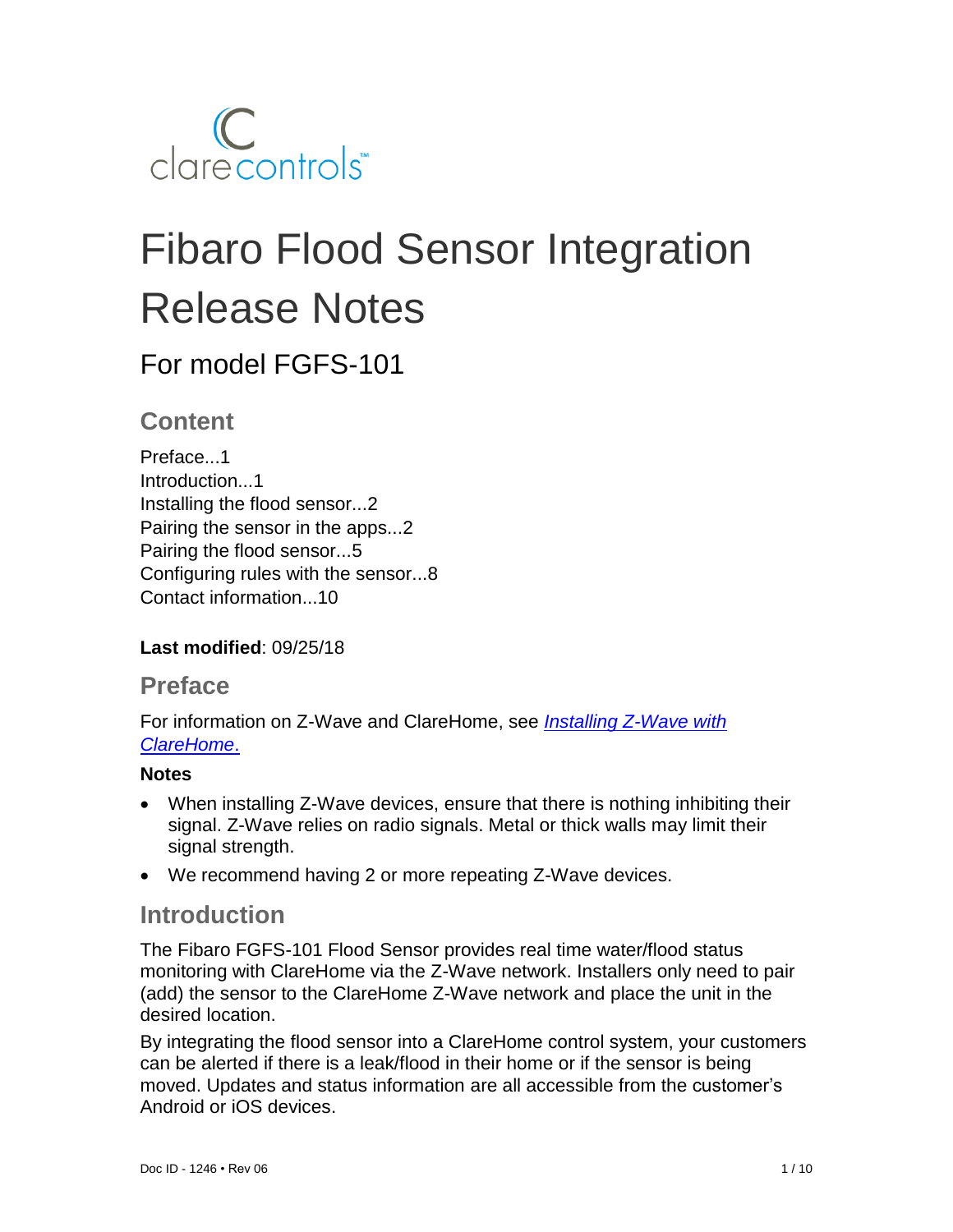# **Installing the flood sensor**

Only qualified installation technicians should install the flood sensor. Follow the installation instructions that came with your Fibaro equipment. We recommend that you pair the flood sensor with the ClareHome Z-Wave controller before installation/placement.

**Note:** This release of the Fibaro Flood Sensor only supports water detection.

# **Pairing the sensor in the apps**

After installing the sensor, pair it.

### **To pair the sensor ClareHome or Install Assist:**

**Note:** The pairing process is the same for each device.

1. Access the Clare Controls Install Assist app, and then tap **Add Devices**.



 $-$  or  $-$ 

Access the ClareHome Mega Menu, and then tap **Add/Edit Devices**.

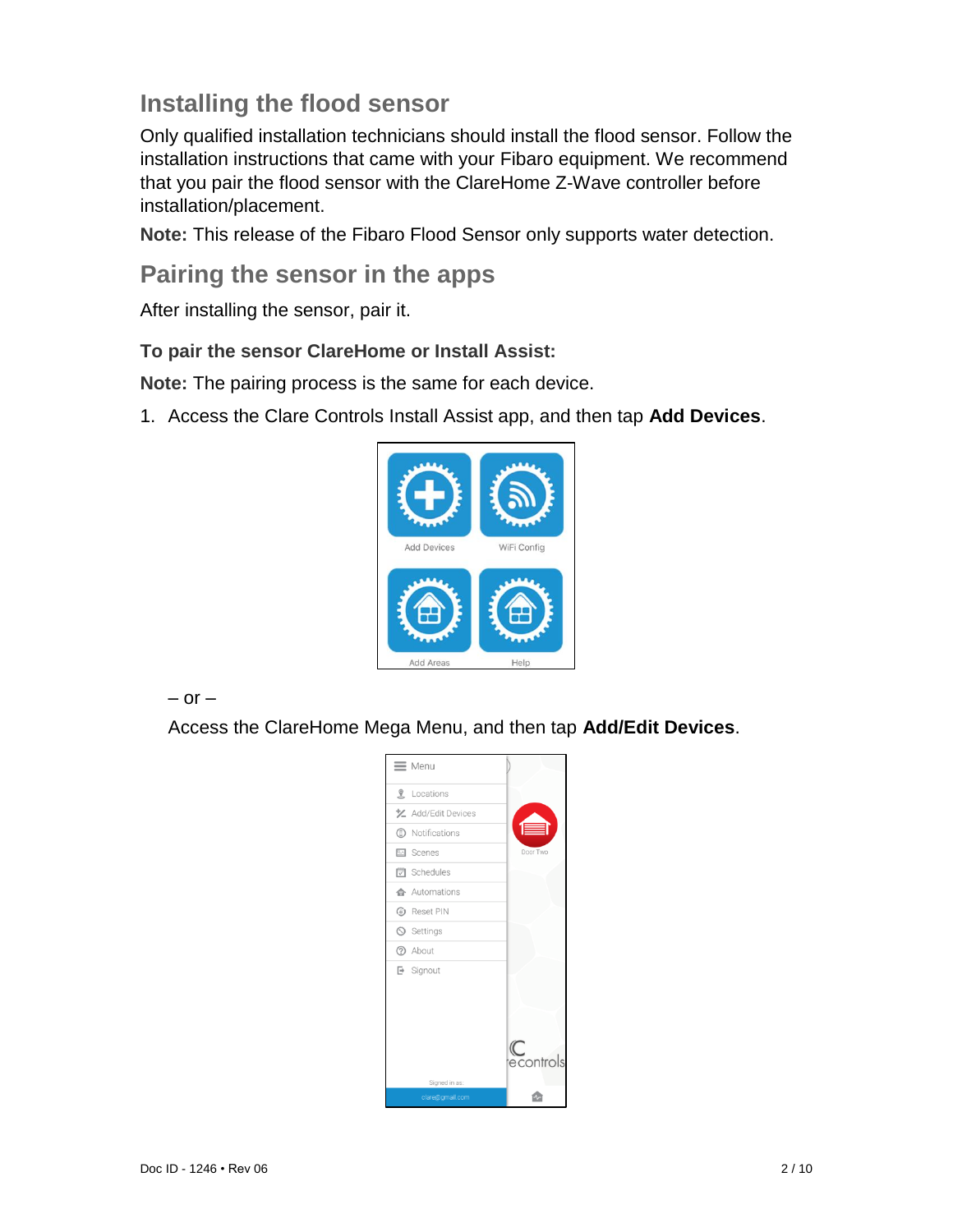2. At the bottom of the screen, tap the plus icon  $\bullet$ .

| ×                | <b>½</b> Add/Edit Devices<br>ŧ |
|------------------|--------------------------------|
| $\text{B}^\circ$ | Climate                        |
| $\mathbf{D}$     | Lighting                       |
| ♪                | Music                          |
|                  | <b>A</b> Security              |
|                  |                                |
|                  |                                |
|                  |                                |
|                  |                                |
|                  |                                |
|                  |                                |
|                  |                                |
|                  |                                |
|                  |                                |
|                  |                                |
|                  |                                |

3. Tap **Sensors (Z-Wave)**.

|                  | <b>Choose a Category</b> |
|------------------|--------------------------|
|                  | $\exists$ . Access       |
|                  | $\equiv$ CCTV            |
| $\text{R}^\circ$ | Climate                  |
| 靊                | Lighting                 |
|                  | Nusic                    |
| а                | Security                 |
|                  | Sensors (Z-Wave)         |
|                  | Water                    |
|                  |                          |
|                  |                          |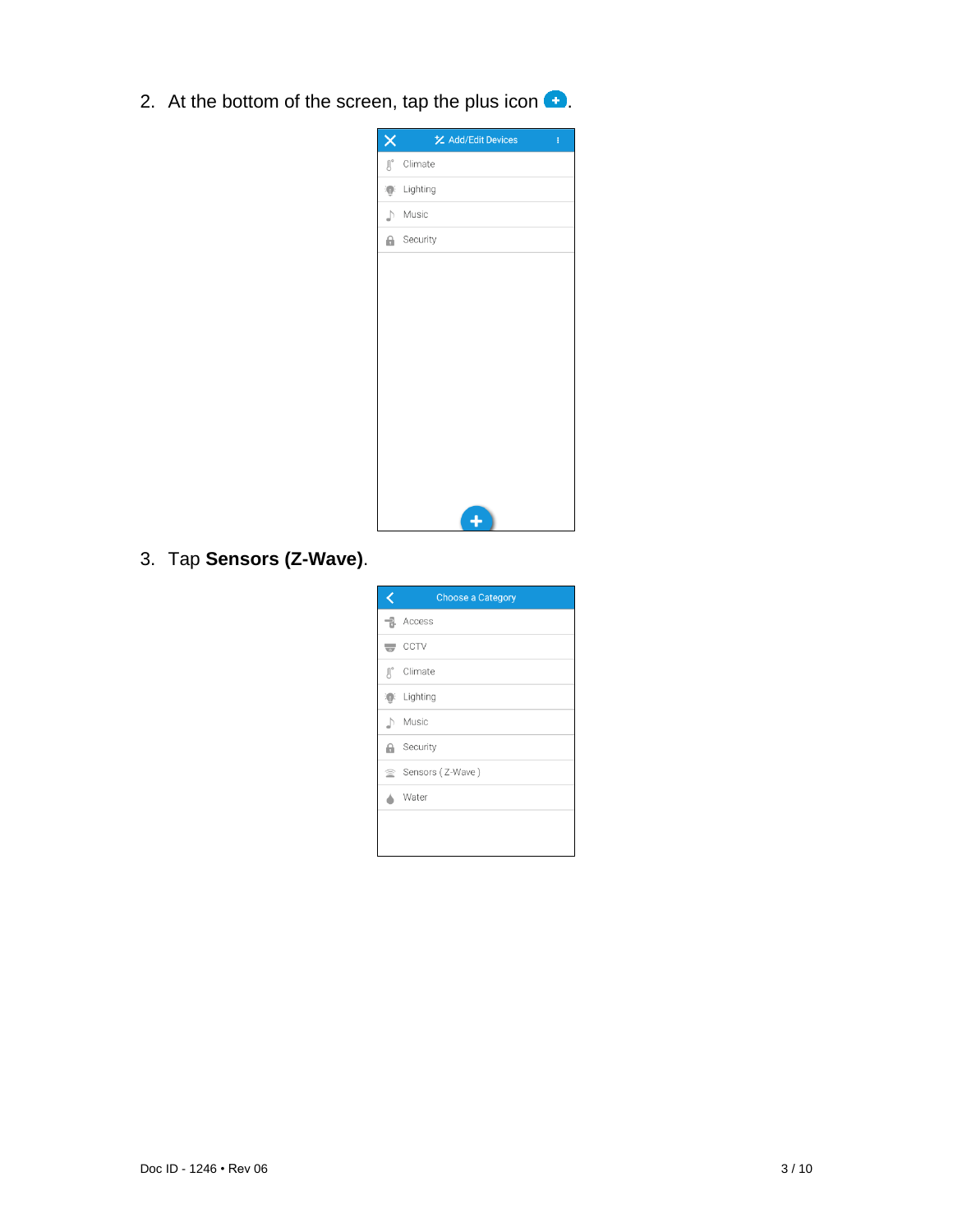4. Tap **Start Discovery Mode**, and then pair the device as per the manufacturer's instructions.



5. Enter a name for the sensor, and then select an area.

| <b>Edit Device</b>                                     |
|--------------------------------------------------------|
| <b>Device Name</b><br>Flood                            |
| <b>Device Area</b>                                     |
| Tray                                                   |
| Add an Area<br>Type<br><sup> Fibaro-Flood Sensor</sup> |
| <b>Status</b>                                          |
| <b>O</b> Device is online                              |
|                                                        |
|                                                        |
|                                                        |
|                                                        |
|                                                        |
|                                                        |
|                                                        |
|                                                        |

6. Tap outside of the area drop-down and the device automatically saves.

**Note:** For notification and automation configuration, see *[ClareHome App](https://knowledgebaseclarecontrols.atlassian.net/wiki/spaces/CA/pages/421265410/ClareHome+App+Guide)  Guide* [\(DOC ID 1750\).](https://knowledgebaseclarecontrols.atlassian.net/wiki/spaces/CA/pages/421265410/ClareHome+App+Guide)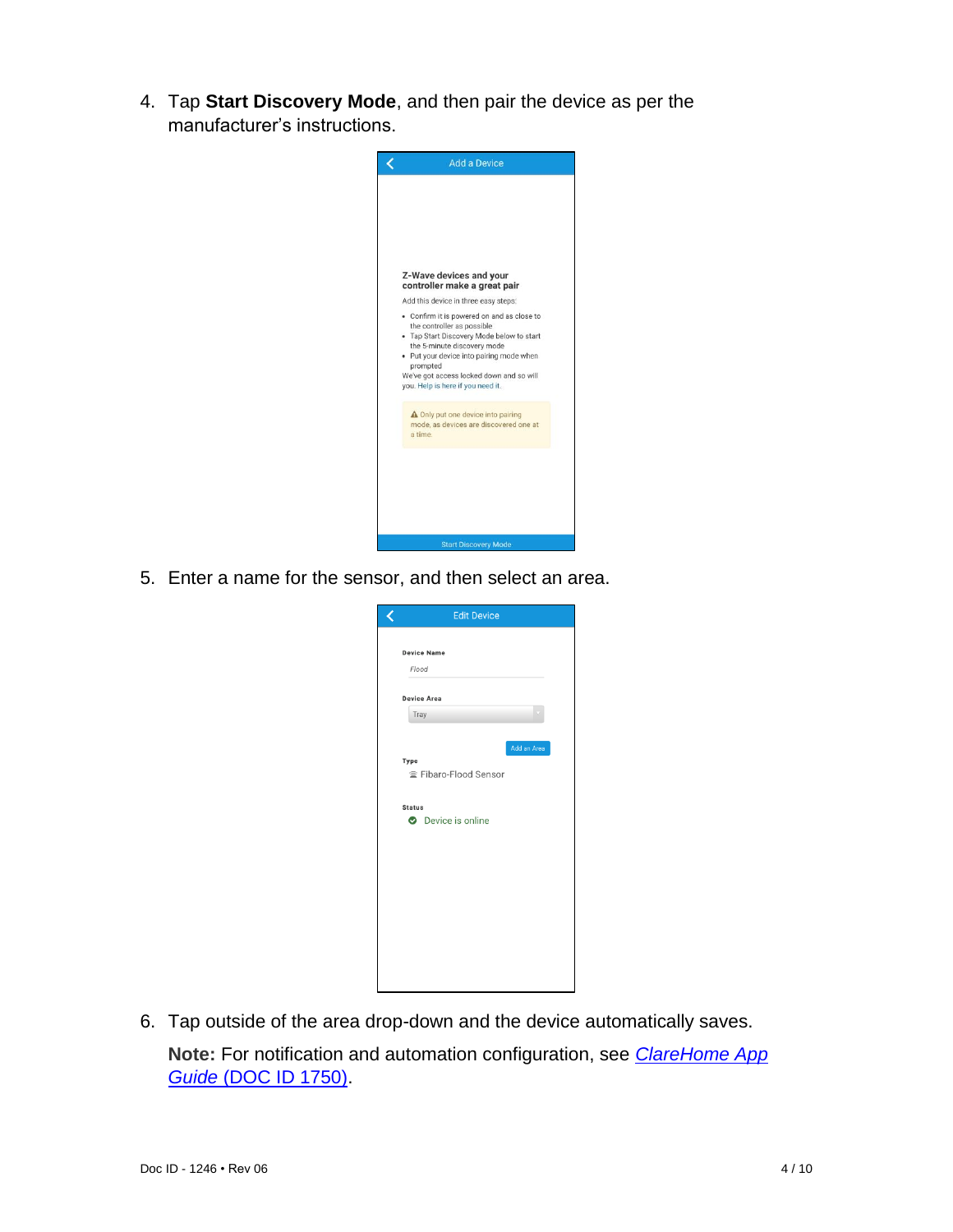# **Pairing the flood sensor**

Before installing the flood sensor, pair it.

### **To pair the flood sensor with Fusion:**

1. Access your project, and then click the **Z-Wave Wizard** icon **6**.

|                          | Setup Devices 3 Services Services Cones U Rules 3 Troubleshooting |           | 一日                 |
|--------------------------|-------------------------------------------------------------------|-----------|--------------------|
|                          |                                                                   | 60        |                    |
| Filter:                  | 冦                                                                 |           |                    |
| Control Type             | Name                                                              | Areas     | Stat               |
| <b>O</b> Access          | Sensor Input (CLIQ) (device)                                      |           | $N_{-}^{\prime}$   |
| Entertainment IP Devices | DirecTV                                                           | Game Room | $N \equiv$         |
| Climate<br>A             | Game Room Samsung                                                 | Game Room | $\mathbb N$        |
| Entertainment IP Devices | Game Room Samsung                                                 |           | $N_{\overline{v}}$ |
|                          | $\mathbf{H}$                                                      |           |                    |

#### 2. Click on **Z-Wave Devices**.

| Z-Wave/ClareVue Lighting Wizard<br>⊗                                      |                                                                                                                                     |                        |  |  |
|---------------------------------------------------------------------------|-------------------------------------------------------------------------------------------------------------------------------------|------------------------|--|--|
| <b>Add Devices</b>                                                        | <b>Configure Devices</b>                                                                                                            | Summary                |  |  |
|                                                                           | You are now adding devices to the project                                                                                           |                        |  |  |
| I want to add a                                                           |                                                                                                                                     |                        |  |  |
| Z-Wave Device                                                             |                                                                                                                                     | <b>Virtual Keypad</b>  |  |  |
| Added Devices <sup>O</sup><br><b>Status Legend:</b><br>$\bullet$ - Online | The table below displays devices added to the Z-Wave network as well as virtual keypads.<br>$\Theta$ - Offline<br><b>O</b> - Failed | <b>Unpair a Device</b> |  |  |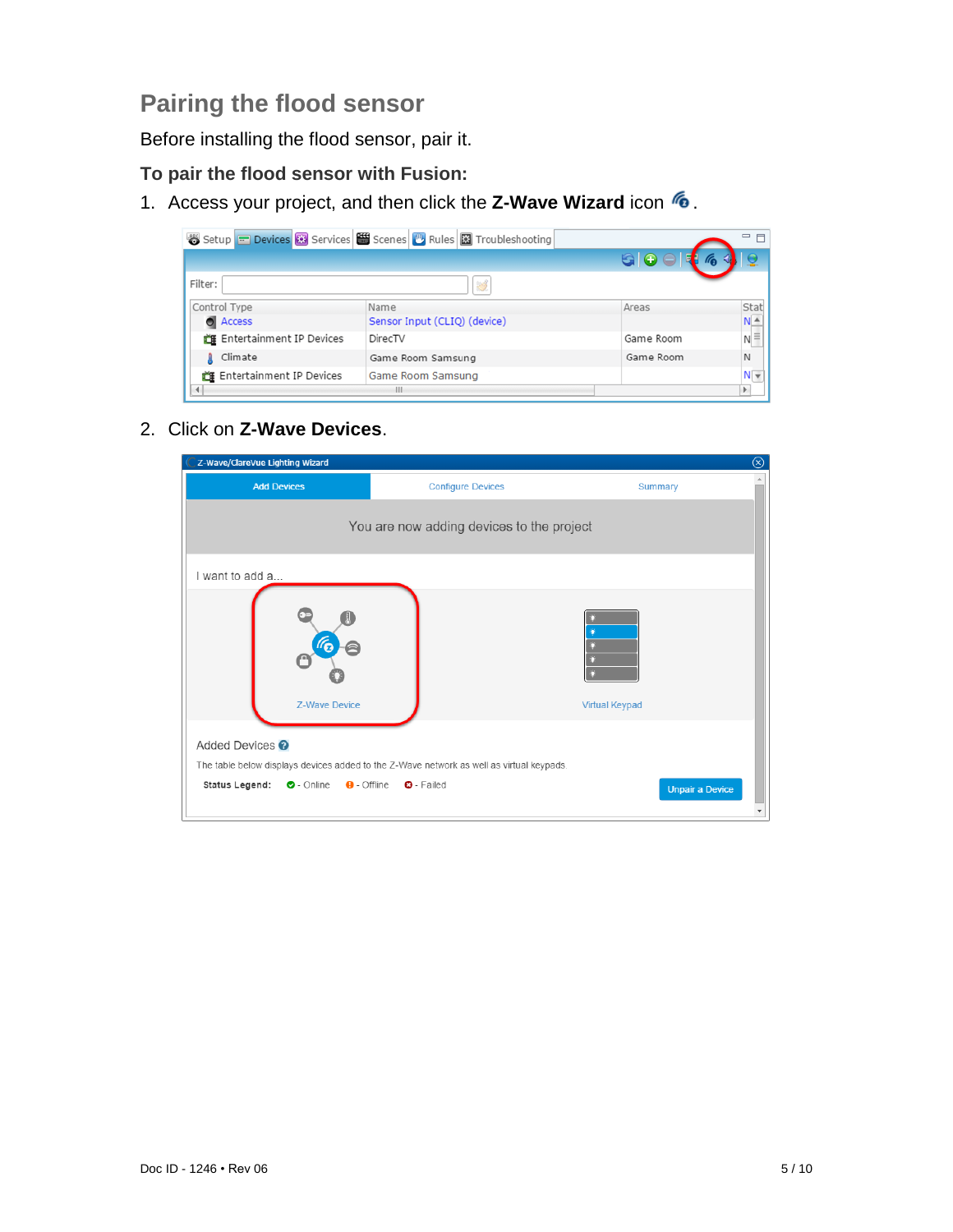3. Select the device's location, and then enter a name for the device.

#### **Notes**

• We recommend naming the device after its location to avoid confusion. For example, Master Bath Flood Sensor.

| ⊗<br>Z-Wave/ClareVue Lighting Wizard                                                                         |                                                                                                               |                        |  |  |
|--------------------------------------------------------------------------------------------------------------|---------------------------------------------------------------------------------------------------------------|------------------------|--|--|
| <b>Add Devices</b>                                                                                           | <b>Configure Devices</b>                                                                                      | Summary                |  |  |
|                                                                                                              | You are now adding devices to the project                                                                     |                        |  |  |
| I want to add a                                                                                              |                                                                                                               |                        |  |  |
| The Z-Wave Device is in the<br>- Master Bath - $\mathbf{v}$<br>I want to name it<br>Master Bath Flood Sensor | Add It!<br>Cancel                                                                                             | <b>Virtual Keypad</b>  |  |  |
| Added Devices <sup>?</sup>                                                                                   |                                                                                                               |                        |  |  |
| <b>Status Legend:</b><br>$\bullet$ - Online $\bullet$ - Offline                                              | The table below displays devices added to the Z-Wave network as well as virtual keypads.<br><b>Q</b> - Failed | <b>Unpair a Device</b> |  |  |

• If you want to add an area, click the green plus icon  $\blacksquare$ , enter a name for the area, and then click **Add Area**.

| Add an Area                  |                 |
|------------------------------|-----------------|
| I want to call this new Area |                 |
| Area Name                    |                 |
|                              |                 |
|                              | <b>Add Area</b> |

4. Click **Add It!**.

The Z-Wave adding mode dialog displays.

| Z-Wave lighting device                                                      |        |
|-----------------------------------------------------------------------------|--------|
| Status:<br>In adding mode. Press the pair button on your Z-Wave device now. |        |
|                                                                             | Cancel |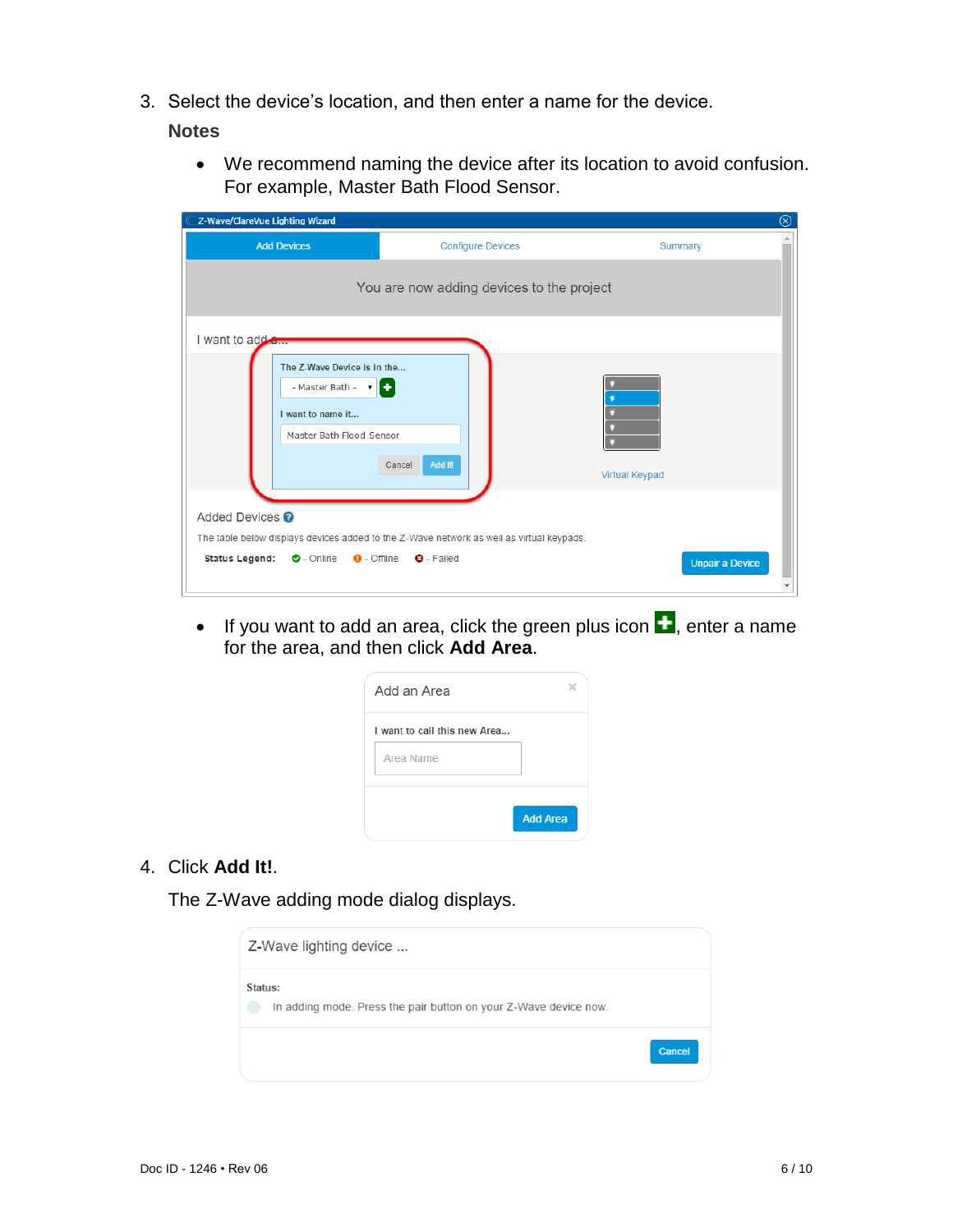5. Remove the flood sensors top battery cover, and then press the TMP button (small black lever) 3 times. Refer to installation instructions that came with your sensor.

**Note:** The Z-Wave lighting device dialog goes away when the device has been paired.

6. The flood sensor appears in in the added devices list.

| $\circledcirc$<br>Z-Wave/ClareVue Lighting Wizard                                                                                                                                                                                          |        |                   |                |                         |                |  |
|--------------------------------------------------------------------------------------------------------------------------------------------------------------------------------------------------------------------------------------------|--------|-------------------|----------------|-------------------------|----------------|--|
| <b>Configure Devices</b><br><b>Add Devices</b>                                                                                                                                                                                             |        |                   |                |                         | <b>Summary</b> |  |
| You are now adding devices to the project                                                                                                                                                                                                  |        |                   |                |                         |                |  |
| I want to add a                                                                                                                                                                                                                            |        |                   |                |                         |                |  |
| ٠<br>6<br><b>Z-Wave Device</b><br><b>Virtual Keypad</b>                                                                                                                                                                                    |        |                   |                |                         |                |  |
| Added Devices <sup>O</sup><br>The table below displays devices added to the Z-Wave network as well as virtual keypads.<br><b>Status Legend:</b><br>$\bullet$ - Online<br>$\Theta$ - Offline<br><b>Q</b> - Failed<br><b>Unpair a Device</b> |        |                   |                |                         |                |  |
| Name                                                                                                                                                                                                                                       | Type   | Area              | Node<br>ID     | Device<br><b>Status</b> | Actions        |  |
| Kitchen Dimmer                                                                                                                                                                                                                             | Dimmer | - Kitchen -<br>۷. | $\overline{7}$ | ◓                       | <b>Delete</b>  |  |
| Master Bath Flood Sensor                                                                                                                                                                                                                   | Sensor | - Master Bath -   | 5              | ◉                       | <b>Delete</b>  |  |
|                                                                                                                                                                                                                                            |        |                   |                |                         | <b>Next</b>    |  |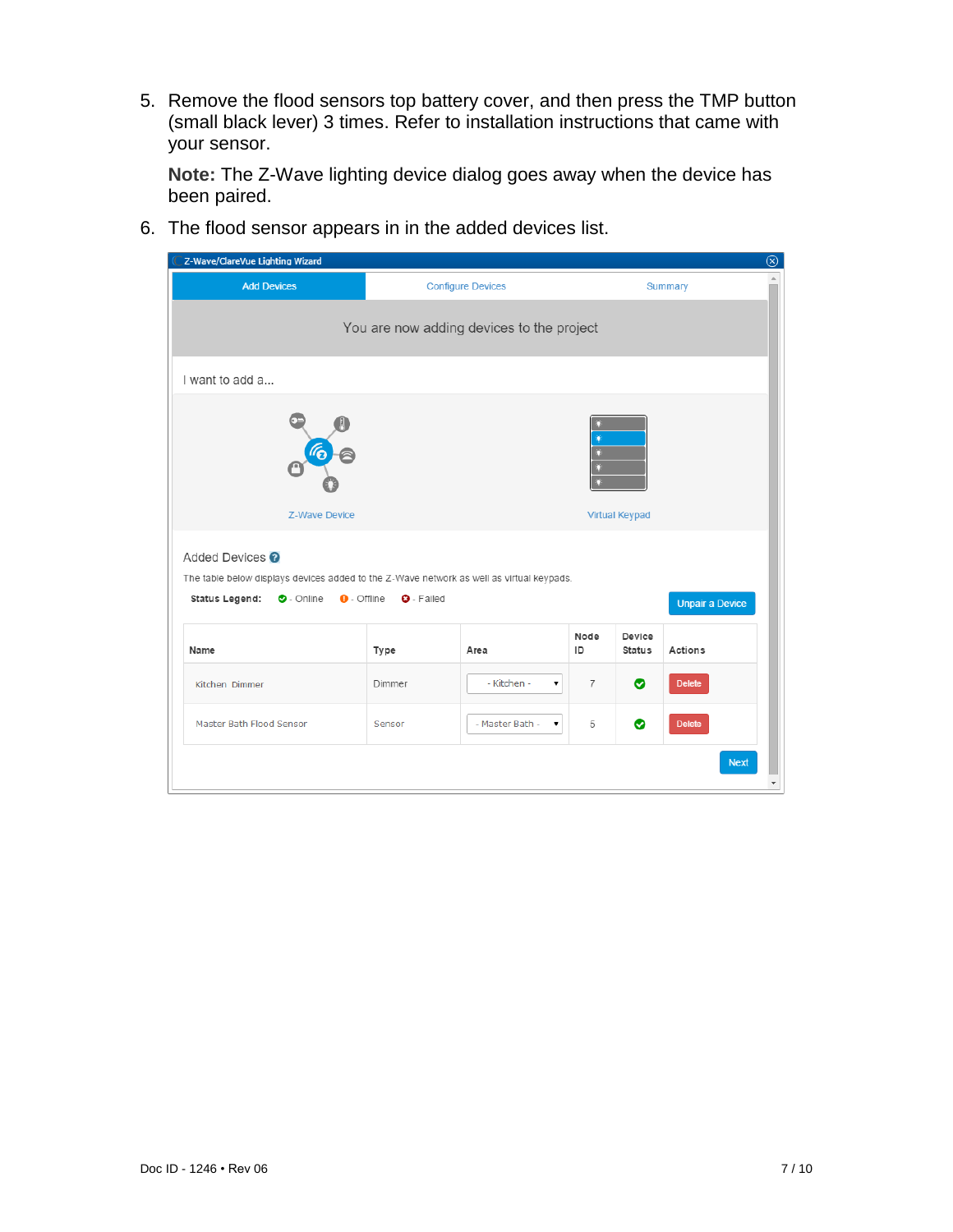7. Click the **Summary** tab to view all Z-Wave Wizard added devices and their status.

| C Z-Wave/ClareVue Lighting Wizard                                         |                                            |                              |             |                | ⊗       |  |
|---------------------------------------------------------------------------|--------------------------------------------|------------------------------|-------------|----------------|---------|--|
| <b>Add Devices</b>                                                        | <b>Summary</b><br><b>Configure Devices</b> |                              |             |                |         |  |
| Summary                                                                   |                                            |                              |             |                |         |  |
| Last Z-Wave backup on: 2016-01-18 01:16:25<br>Backup Z-Wave Configuration |                                            |                              |             |                |         |  |
| <b>All Devices</b>                                                        | <b>Associations</b>                        | <b>Configured Properties</b> |             | <b>Keypads</b> |         |  |
| Name                                                                      | ▼                                          | Type                         | Area        | <b>Status</b>  | Actions |  |
| Kitchen Accessory Dimmer                                                  |                                            | Accessory<br>Dimmer          | Kitchen     | ◎              | Edit    |  |
| Master Bath Flood Sensor                                                  |                                            | Sensor                       | Master Bath | ◎              | Edit    |  |

8. Click the **Close Window** icon **ight** in the top-right of the wizard to exit and return to the **Devices** tab.

**Note:** The Z-Wave devices added with the Z-Wave Wizard are automatically imported on the **Devices** tab.

## **Configuring rules with the sensor**

Configure a rule for the Fibaro Flood Sensor.

The following example sets a water detected rule. When the flood sensor detects water, the homeowner is alerted with an email.

### **To create a flood sensor rule in Fusion:**

1. Access your project, and then click the **Rules** tab.

| Setup Devices <b>&amp;</b> Services <b>&amp;</b> Scenes <b>&amp; Rules &amp;</b> Troubleshooting | □ 日  |
|--------------------------------------------------------------------------------------------------|------|
|                                                                                                  | GOBe |
| type filter text                                                                                 |      |
| Name                                                                                             | Type |
| Good Morning                                                                                     | Rule |
| Good Night                                                                                       | Rule |

2. Click the **New Rule** button  $\bullet$ .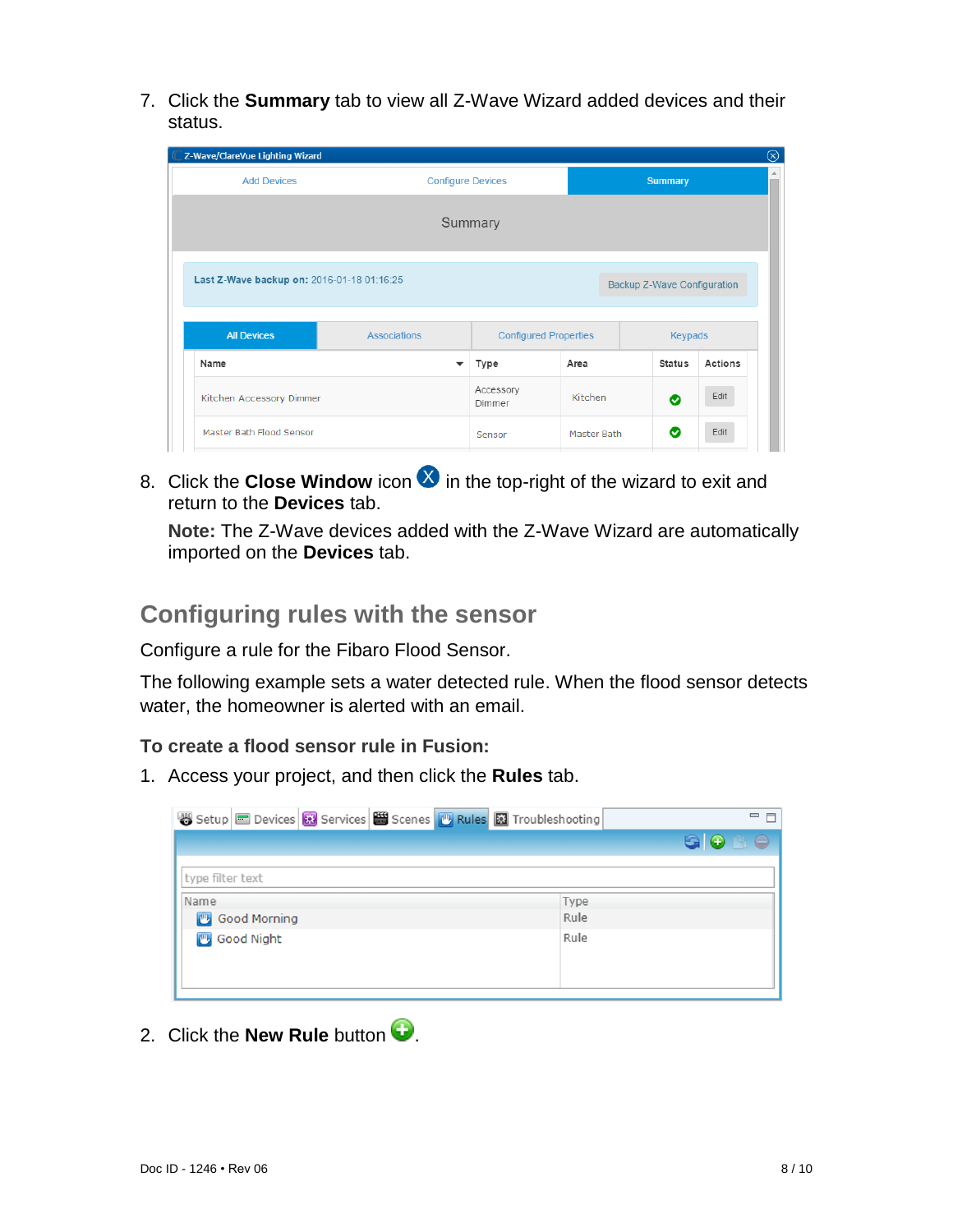3. Enter a name for the rule, and then select the Enable Rule checkbox.



4. Configure the Event Part as below.

**Note:** The Flood Sensor is currently the only supported device.

- **Event Type:** Device Property Change Event
- **Device:** Fibaro Flood Sensor
- **Function:** On/Off State
- **Property:** State
- **Constraint:** =
- **Value:** Detected

| Event Type: Device Property Change Event                          | $\overline{\mathbf{v}}$ |
|-------------------------------------------------------------------|-------------------------|
| Device: - Fibaro Flood Sensor Fibaro - Flood Sensor, Water Sensor |                         |
| Function: On/Off State                                            | $\overline{\mathbf{v}}$ |
| State                                                             | $\overline{\mathbf{v}}$ |
| $=$                                                               | $\overline{\mathbf{v}}$ |
| Detected                                                          |                         |
|                                                                   |                         |

- 5. Configure the Action part as below.
	- **Action Type:** Send Email
	- **Recipients:** The homeowner's Email address

**Note:** To add an Email address, you must click the green plus icon  $\bullet$ . Do this for each desired Email recipient.

- **Subject:** The purpose of the alarm.
- **Text:** The information included in the Email.

| <b>Action Part</b>                        |     |
|-------------------------------------------|-----|
| Action Type: Send Email                   | v   |
| <b>Recipients</b>                         | o e |
| tivan@gmail.com                           |     |
|                                           |     |
|                                           |     |
|                                           |     |
| Subject:<br>Flood/Water Alert             |     |
| The sensor has detected water!<br>? Text: |     |
|                                           |     |

6. Click the **Save** button **1**, and then deploy the project.